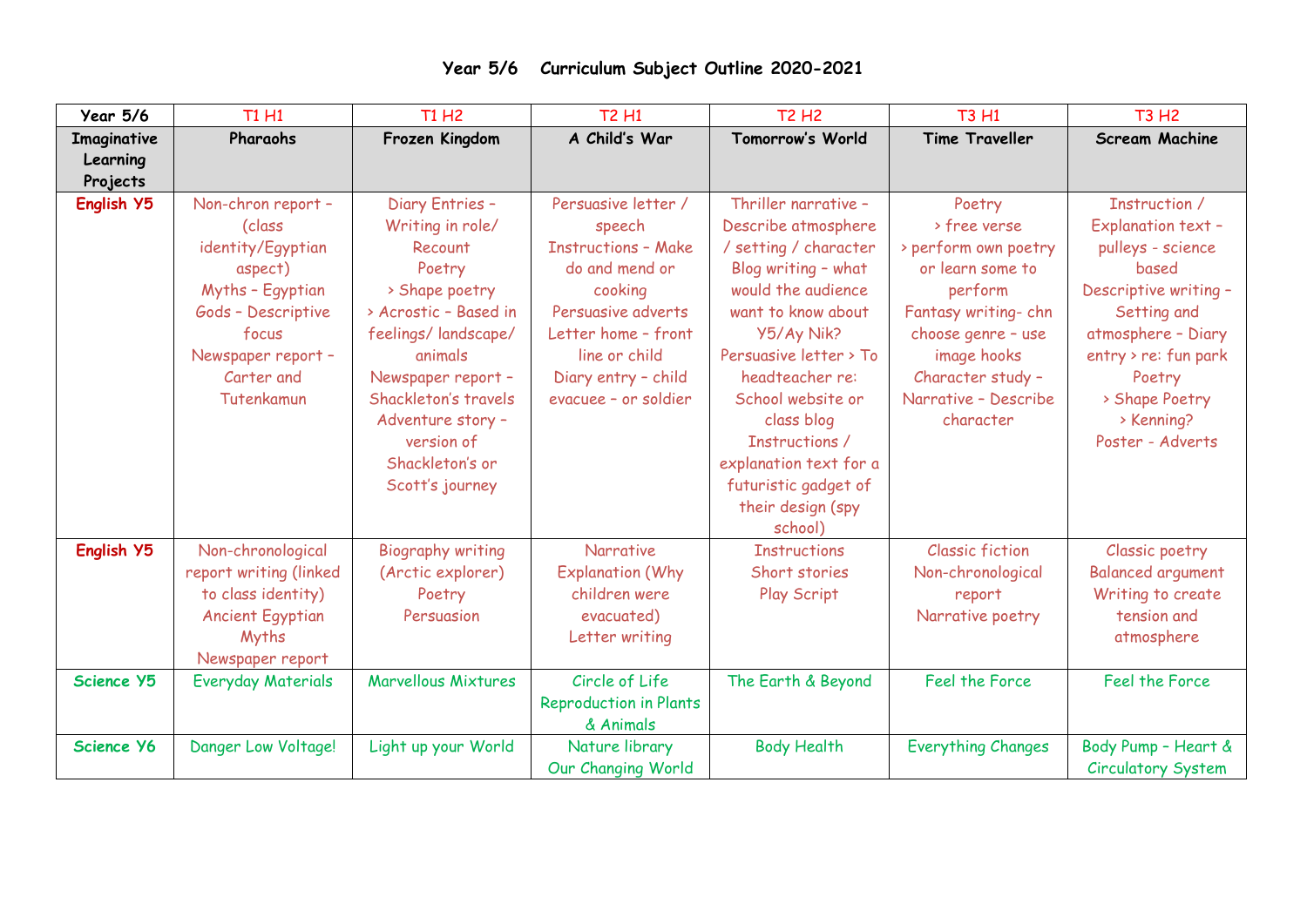| <b>Year 5/6</b>   | <b>T1 H1</b>            | <b>T1 H2</b>                           | <b>T2 H1</b>                | <b>T2 H2</b>                          | <b>T3 H1</b>                | <b>T3 H2</b>                               |  |
|-------------------|-------------------------|----------------------------------------|-----------------------------|---------------------------------------|-----------------------------|--------------------------------------------|--|
| Imaginative       | Pharaohs                | Frozen Kingdom                         | A Child's War               | Tomorrow's World                      | <b>Time Traveller</b>       | <b>Scream Machine</b>                      |  |
| Learning          |                         |                                        |                             |                                       |                             |                                            |  |
| Projects          |                         |                                        |                             |                                       |                             |                                            |  |
| Art               | Silhouettes and         | <b>Drawing Portraits to</b>            | Photography                 | Logo Design                           | <b>Drawing Artefacts</b>    |                                            |  |
|                   | contrasting colours     | show aging through a                   | Painting                    |                                       | Headwear                    |                                            |  |
|                   |                         | ranging of art                         | <b>Block Printing</b>       |                                       | <b>Hieroglyphic Amulets</b> |                                            |  |
| <b>Design</b>     | Clay modelling          | techniques<br><b>Building an Igloo</b> | <b>Building an Anderson</b> | <b>Key Individuals in</b>             |                             | Design & create                            |  |
| <b>Technology</b> | (canopic jars)          |                                        | Shelter                     | Design & Technology                   |                             | prototypes of                              |  |
|                   |                         |                                        | Food with rationing         | <b>Assistive</b>                      |                             | rollercoasters                             |  |
|                   |                         |                                        |                             | Technologies;                         |                             |                                            |  |
|                   |                         |                                        |                             | Programming,                          |                             |                                            |  |
|                   |                         |                                        |                             | Monitoring &                          |                             |                                            |  |
|                   |                         |                                        |                             | <b>Controlling Products</b>           |                             |                                            |  |
|                   |                         |                                        |                             | <b>Website Header</b>                 |                             |                                            |  |
|                   |                         |                                        |                             | Design Product Design                 |                             |                                            |  |
| <b>Computing</b>  | We are Cryptographers   |                                        | We are Artists              |                                       | We are Architects           |                                            |  |
| (Switched         | <b>Cracking codes</b>   |                                        | Fusing geometry & art       |                                       | Creating a virtual space    |                                            |  |
| On to             |                         |                                        |                             |                                       |                             |                                            |  |
| <b>Computing)</b> | We are Publishers       |                                        | We are Web Developers       |                                       | We are Travel Writers       |                                            |  |
|                   |                         | Creating a year book or magazine       |                             | Creating a website about cyber safety |                             | Using media and mapping to document a trip |  |
| Geography         | Human Geography         | Study of key human &                   | Features of the Polar       |                                       | Human & Physical            | <b>Mapping skills</b>                      |  |
|                   | Cities of the UK        | physical geographical                  | Regions                     |                                       | <b>Features of Egypt</b>    | Analysis of                                |  |
|                   |                         | changes over time                      |                             |                                       | The River Nile              | geographical                               |  |
|                   |                         |                                        | The Second World            |                                       | Tourism                     | differences                                |  |
| <b>History</b>    | <b>Ancient Egypt</b>    | <b>Emigration &amp;</b>                | War                         | History of computing                  |                             |                                            |  |
|                   |                         | Exploration in the<br>Early 1900s      |                             |                                       |                             |                                            |  |
| <b>Music</b>      | <b>Exploring Rounds</b> | Performing Together                    | <b>Wider Opportunities</b>  | <b>Wider Opportunities</b>            | Exploring Rhythm &          | <b>Exploring Musical</b>                   |  |
|                   |                         |                                        | Programme - Year 5          | Programme - Year 5                    | Pulse                       | Processes                                  |  |
|                   |                         |                                        | brass; Year 6 quitar        | brass; Year 6 guitar                  |                             |                                            |  |